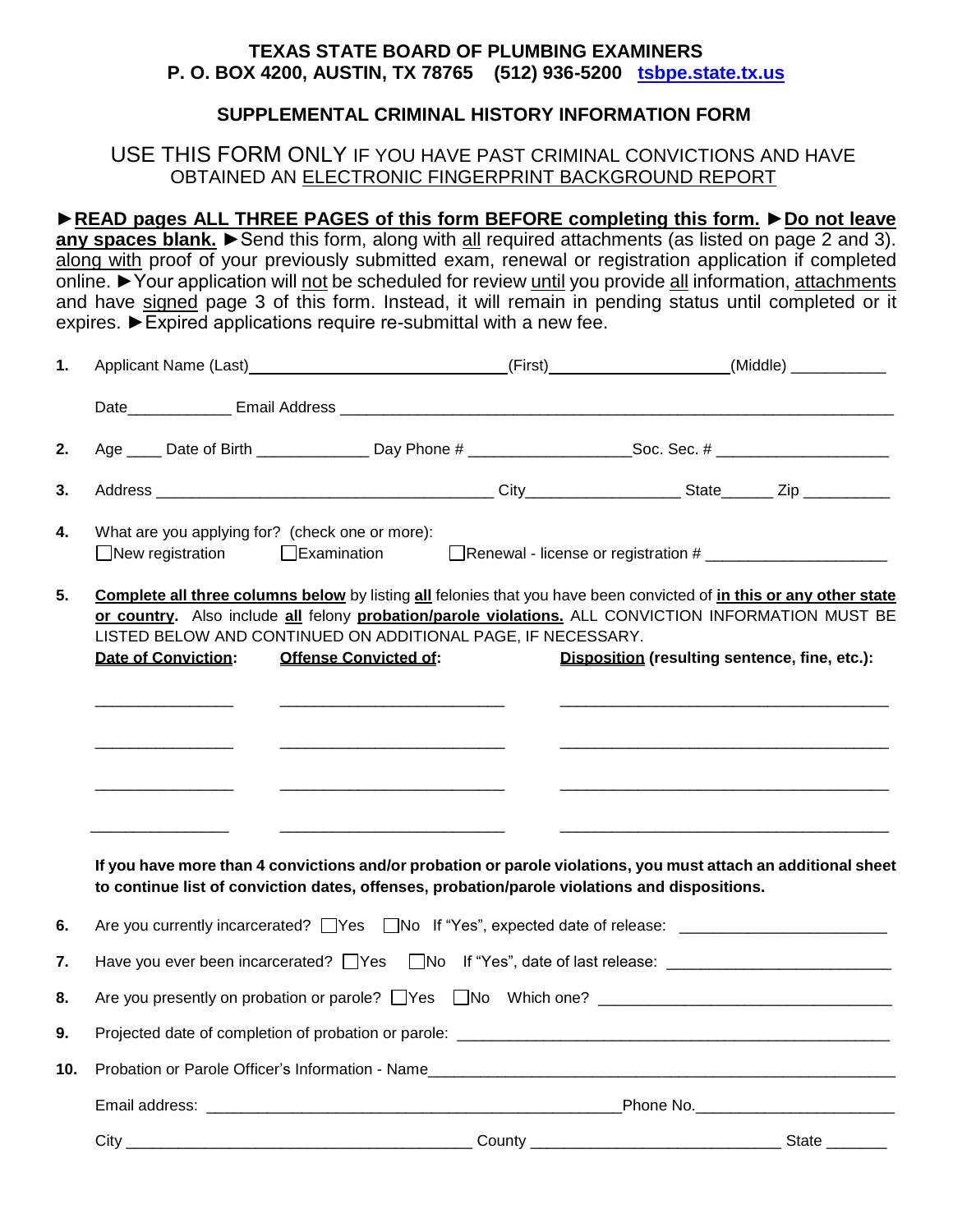# **PAGE TWO – TSBPE - SUPPLEMENTAL CRIMINAL INFORMATION HISTORY FORM WITH ELECTRONIC FINGERPRINT BACKGROUND REPORT SUBMITTAL**

**11. YOU MUST explain in detail what you did (to whom, why, when and where) to cause you to be arrested for the crimes of which you were convicted and the reasons for any probation/parole violations. YOU MUST ATTACH ADDITIONAL SHEETS IF NECESSARY TO PROVIDE A FULL EXPLANATION.**

|  | $\overline{\phantom{a}}$ |
|--|--------------------------|
|  |                          |
|  |                          |
|  |                          |
|  |                          |
|  |                          |
|  |                          |
|  |                          |
|  |                          |
|  |                          |
|  |                          |
|  |                          |
|  |                          |
|  |                          |
|  |                          |
|  |                          |
|  |                          |
|  |                          |
|  |                          |

Your goal is to demonstrate that you are rehabilitated, so put your best effort into completing these steps and attaching all documents. Below is a checklist of all information that is required in order for your application to be reviewed. Only when you complete each item on this checklist and send all attachments will your application be scheduled for review.

If you submit incomplete or partially completed forms or attachments, your application will not be scheduled for review. Instead, it will be placed in pending status until complete or it expires. You will not be contacted and asked to submit information that you failed to submit. If your application expires, you will be required to re-submit a new application, an additional fee and all required information.

## Checklist: Check off <del>√</del> each item as you complete it and submit all items together (in one **envelope) to the Board for review and consideration of your application.**

- $\Box$ Attach complete registration, examination or renewal application and fee, or complete an online application and send proof of the online payment.
- $\Box$ Complete this Supplemental Criminal History Information Form (no items left blank). You must list all felony convictions and probation/parole violations under item 5, and explain each conviction and probation/parole violation under item 11 (attach additional pages if needed).
- $\Box$ If you have a conviction for a sexual offense, you must obtain and provide to the Board the written results of a recently performed standard, nationally recognized test and evaluation by a licensed professional therapist or counselor who is certified as a Registered Sex Offender Treatment Provider in the State of Texas, to determine the level of likelihood to commit future crimes of a sexual nature.
- $\Box$ If you are currently on probation or parole you **must** submit a current letter, signed and dated from your probation or parole officer stating that you are in compliance with the terms and conditions of your probation or parole. The letter must be on official letterhead. Page 3 provides for the release of this information to the TSBPE.